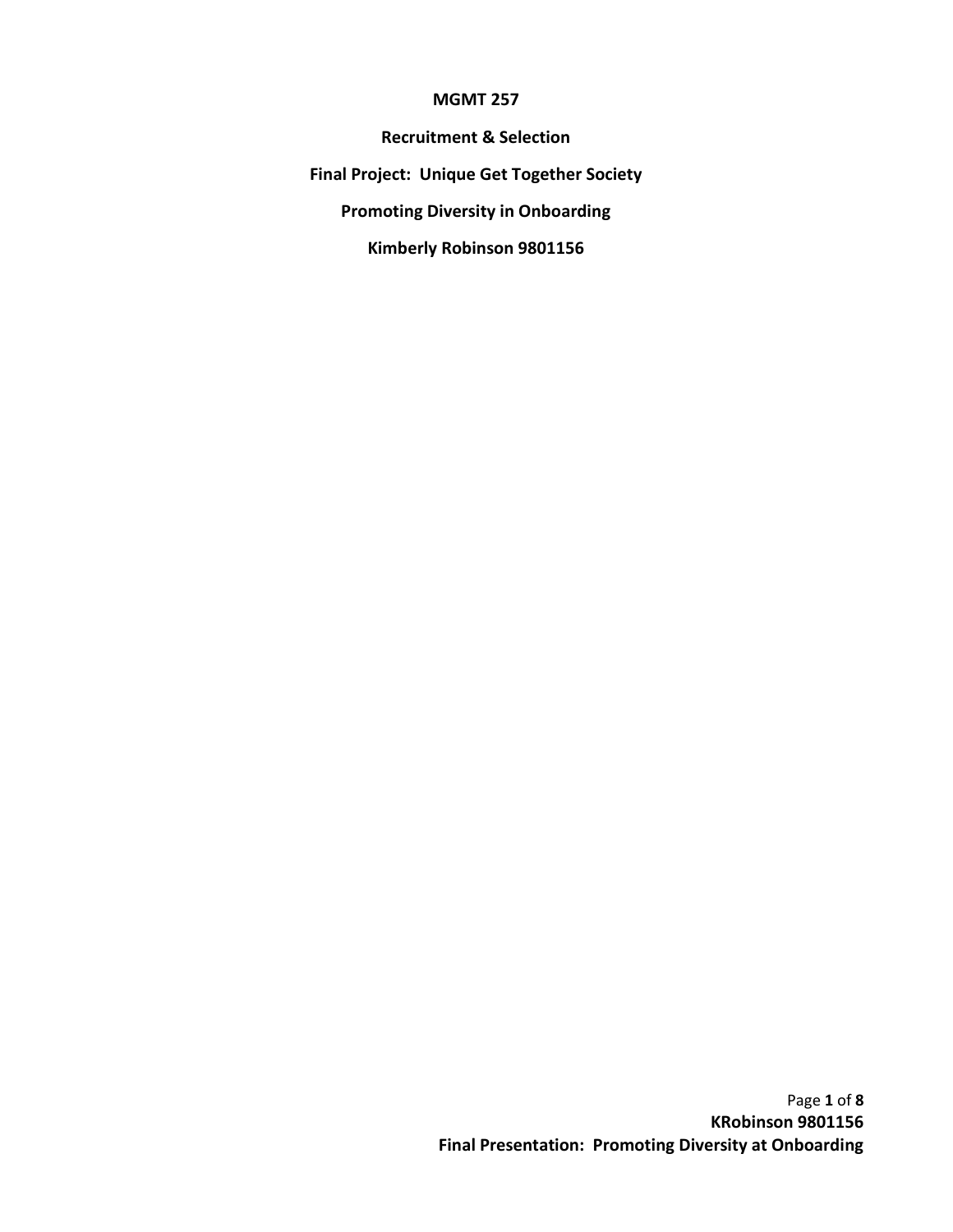"When we listen and celebrate what is both common and different, we become wiser, more inclusive, and better as an organization" – Pat Wadors

# Committing to a Diverse Workforce – In Onboarding

# Promoting a Visible Diverse Workforce at Onboarding:

It is beneficial to an organization that is working to promote its commitment of attaining and maintaining a diverse workforce and leadership, by ensuring there is visible diversity within all components of staff. These efforts at and during onboarding are beneficial to ensure there is clear presentation of culture, environment, and structure around the support of a diverse workforce.

There is also great benefit to providing a visible presentation of the diversity within a workforce prior to and during onboarding. Potential employees who fit the prerequisites of a job and apply can search and or website, organization offices, work sites and see the diversity among a workforce.

# Policy and Procedural Development to Support Diversity in the Workforce:

Policy development with procedure and documentation for retention is of importance and provides clarity for a new hire who is becoming acquainted with their new role. Commitment to ensuring a supportive work force that draws from leadership is one that will likely succeed in maintaining a positive work environment. When faced with addressing challenging moments, policy and procedure will maintain consistent expectation, response, and resolve.

# Equal and Fair Opportunity for Employees:

Organizations can promote their value placed on equal and fair capacity building, promotional opportunities, and advancement for all staff. There is a benefit to having a clear outline and process via scheduled employee evaluations that identify individual measurable development.

There is a benefit to having each employable role hold equitable opportunity outlined in fair and equal treatment for all employees. Equitable paygrades, supportive recognition of religious practices and individuality create a supportive environment.

# Organizational Showcase of Workforce Measurables Opportunities and Development:

Upon hiring and while maintaining a workforce, it is beneficial to create a data harvest process to capture employee capacity building, training, promotional opportunities. Documenting individual retention and progress efforts creates opportunity to present data, graphs, and departmental or individual progress charts over a span of time.

# Organizational communication: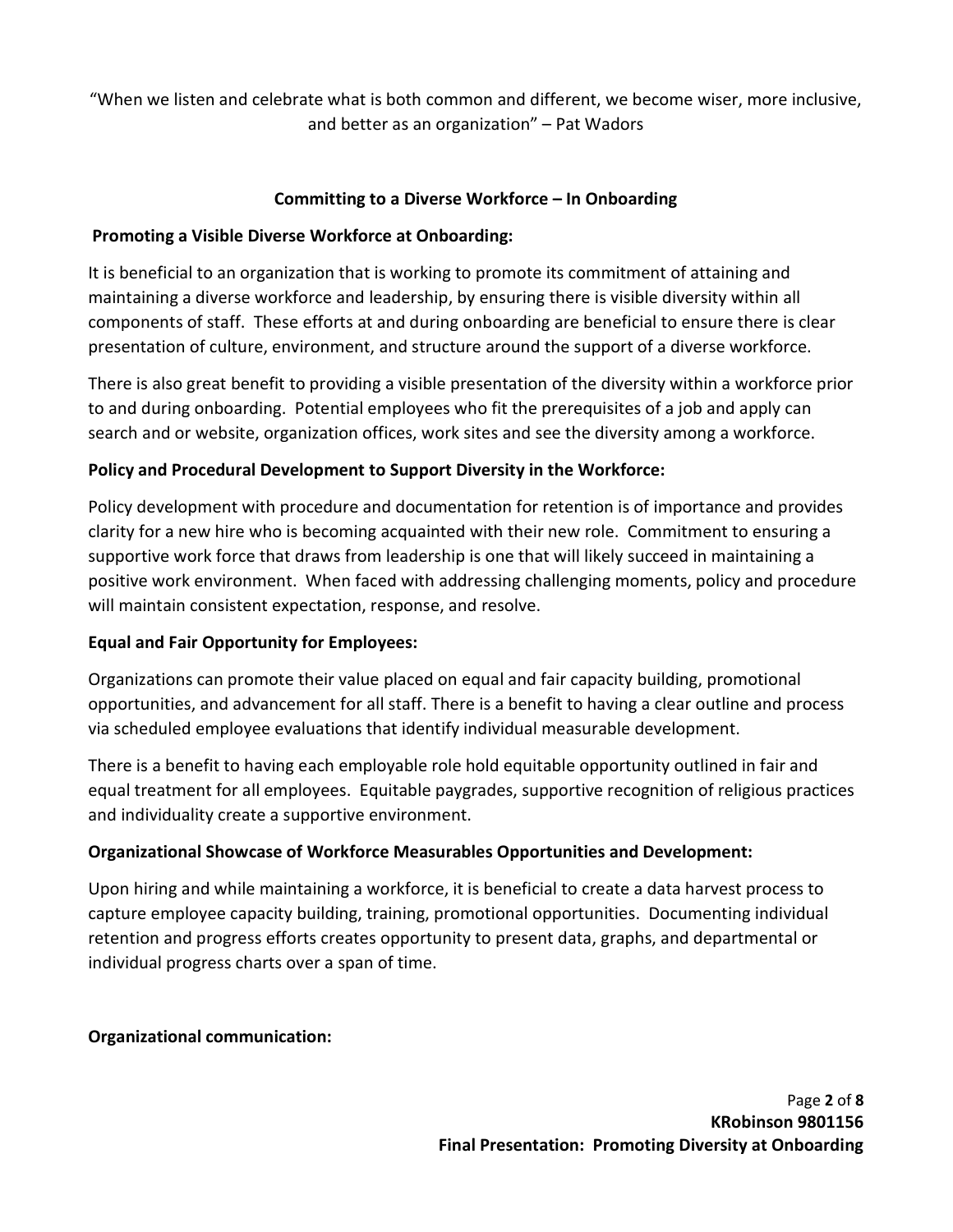Efficient communication is a large component of a progressive organization. Each facet of the organization must speak to one another, in various formats. Each format must have a clear outline and each employee must know how to manage those platforms. In those platforms, organizational efforts to promote diversity can be shared internally, with option to present to external entities.

This opens the door to collaboration and indication of organizational efforts used to promote, capacity build, share internal success and open the door for collaborative efforts to address challenges.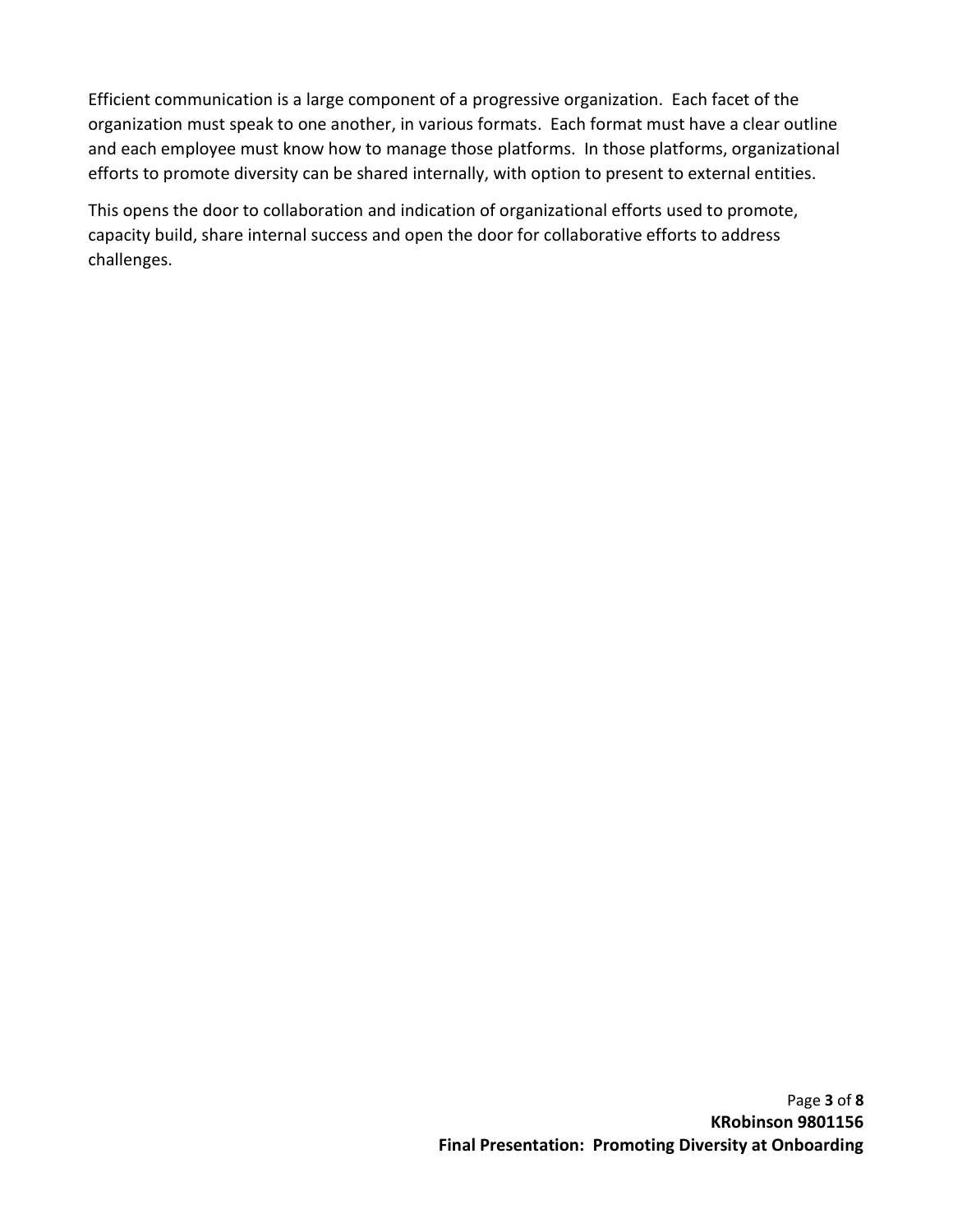#### STRATEGY EXAMPLES

## RECRUITMENT MANAGEMENT STRATEGY PLANNING

## Workforce Planning:

- $\Box$  Skills inventory of current employees.
- $\Box$  Projecting future skills required by the organization.
- $\square$  Gap analysis of skills shortages needed in the future, and skills that are oversupplied.
- Strategies for dealing with shortages and over supply of skills.
- $\square$  Succession planning.
- $\Box$  Identifying high potential employees for skill areas, such as specialty areas, managerial roles, leadership roles.
- Developing these employees through on-the-job development, projects, assignments, coaching, career planning.

# Attracting Talent:

- Assessments.
- $\Box$  Assessment centre to identify and develop managerial and leadership talent.
- Assessment tools, such as personality assessments, skill assessments.
- $\Box$  360 degree feedback tools, literacy assessments to determine current skill level and use to support career development and coaching strategies.

## Recruitment and Selection of Top Talent:

- $\Box$  "Branding" the employer as a great place to work.
- Identifying a focused recruitment strategy.
- $\Box$  Building strong relationships with universities and colleges for new graduates.
- $\Box$  Internet and social media recruiting on specific sites and home web site.
- $\Box$  Job and career fairs.
- $\Box$  Employee referrals.
- Recruitment search agencies, especially for executive positions.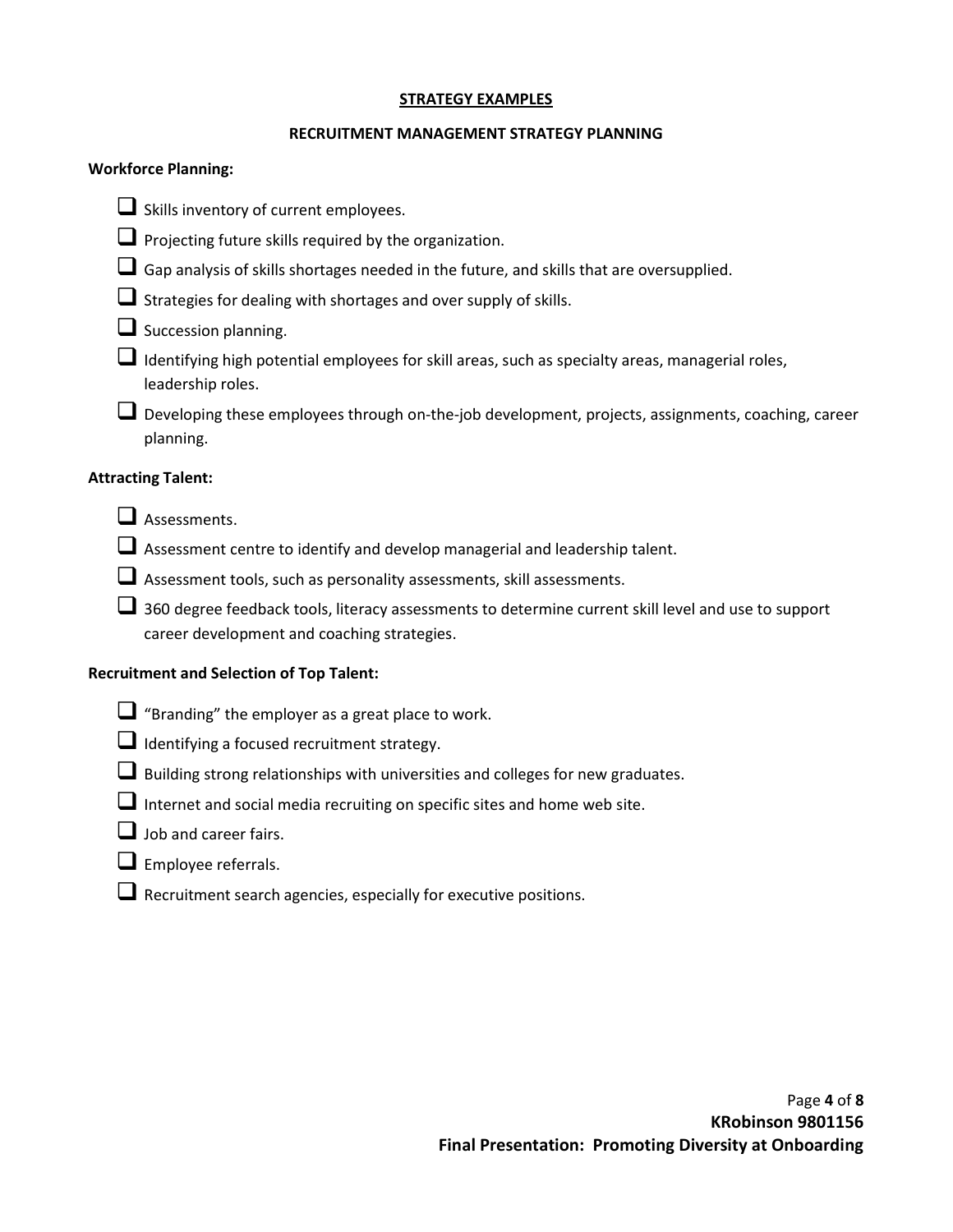#### RECRUITMENT STRATEGY GUIDELINES

## Develop Metrics:

- Use Metrics, including Time-to-Fill and Offer-to-Acceptance Metrics.
- $\Box$  Retention Ratios.
- $\Box$  Turnover Rates.
- $\Box$  Other Statistics.

# Employment Branding:

- $\Box$  Establish Market Profile Best Practice or Employer of Choice.
- Build Brand Image.

## Onboarding Programs:

- $\Box$  Provide onboarding programs for employees.
- $\Box$  Stage the orientation program over a period.
- $\Box$  Provide the developmental opportunities through special project assignments.

# Develop and Retain Talent:

- $\Box$  Establish performance management.
- **Q** Provide employee development plans, competency profiles and 360° assessments.
- $\Box$  Provide executive and management coaching.
- $\Box$  Provide employee self-development tools.
- $\Box$  Manage the resources to the business model.
- $\Box$  Engage employees in the business.
- $\Box$  Deploy talent to fill vacancies.

## Total Rewards and Succession Planning:

- Base salary and incentive compensation.
- $\Box$  High potential identification.
- $\Box$  Foster positive work environment.
- $\Box$  Formal and informal recognition programs.
- $\Box$  Benefits.
- Quality of leadership for management.
- $\Box$  Develop retention program initiatives.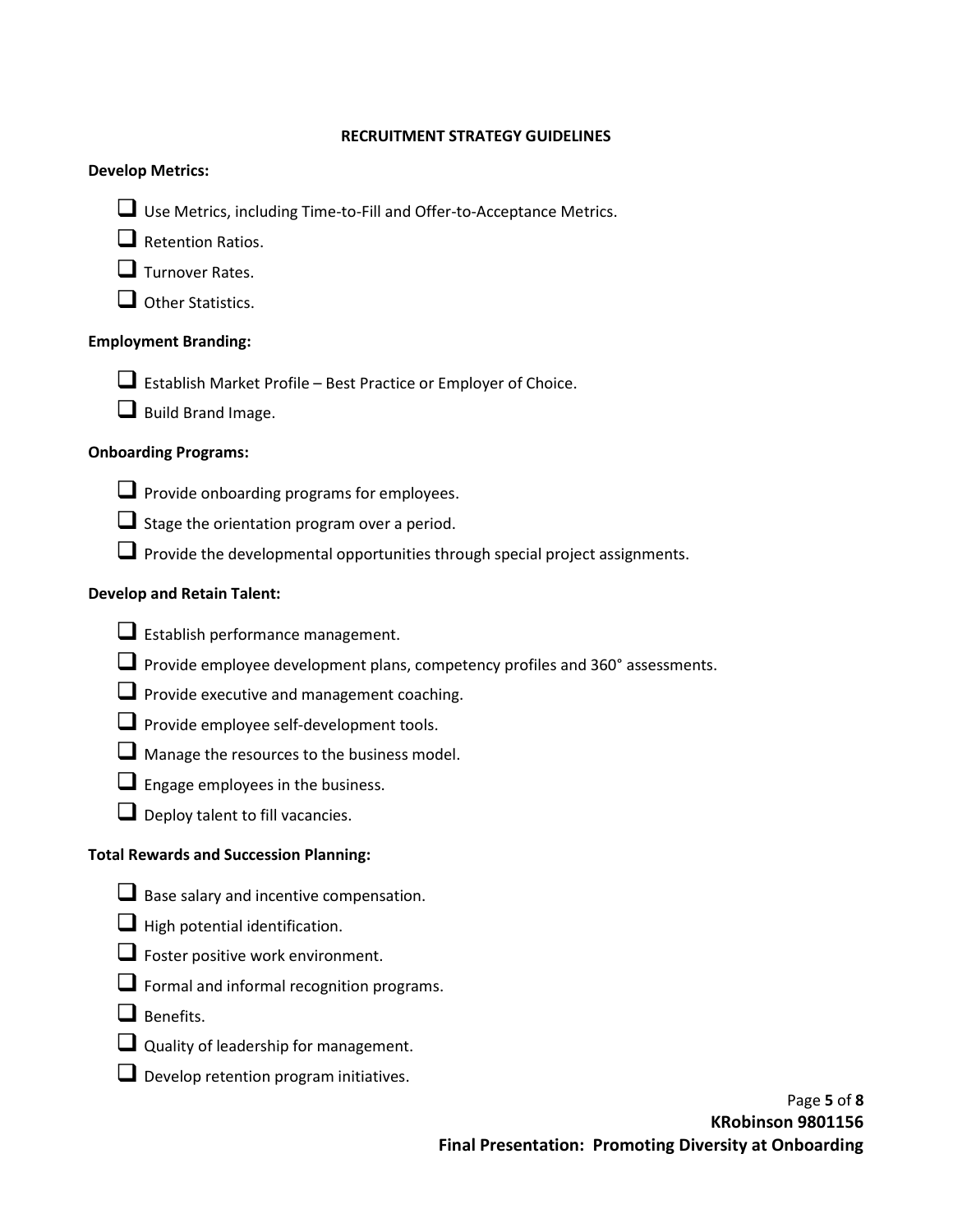- $\Box$  Retain high potential performers.
- Develop leadership talent.
- **Q** Conduct regular employee surveys.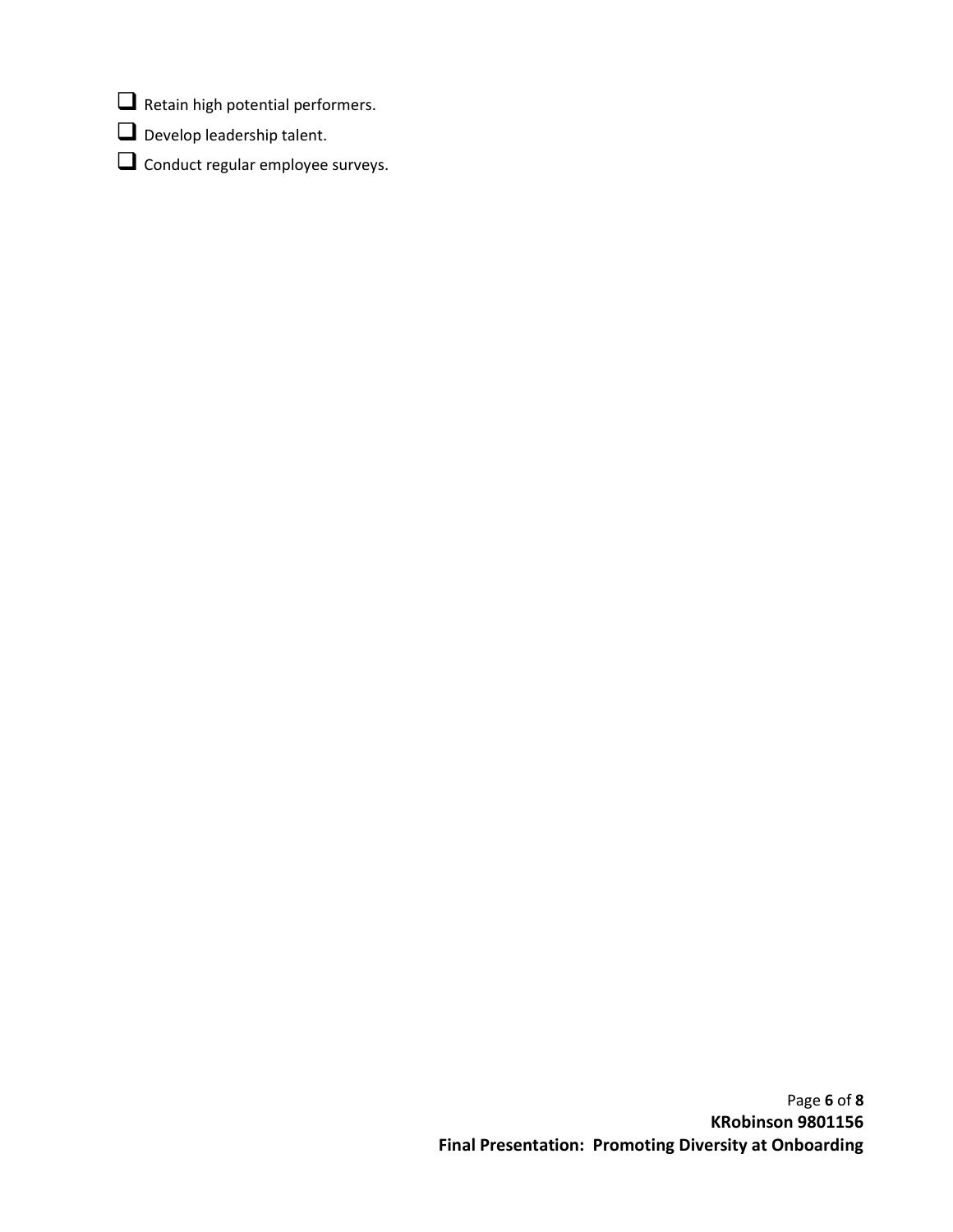# Example Employee Interest and Capabilities Checklist

- $\Box$  Have your employees had the opportunity to discuss their career plans and interests in order to identify those who are interested in leadership roles or who wish to move to more senior or alternate roles?
- $\Box$  Has the organization considered building an inventory of its employees' skills, experience and career interests?
- $\Box$  Do you know which of your key positions are vulnerable, for example, which incumbents will be retiring or otherwise leaving within the next several years? Have you assessed whether there are enough candidates who are ready to advance or who could be developed in time?
- $\Box$  Is there a sufficient pool of bilingual candidates, members of designated groups and others (e.g., employees that are currently working overseas), for key positions and areas?
- $\Box$  Have you addressed the potential barriers for the advancement of employees from designated groups? What are the constraints, if any, to senior staff mobility and lack of transferable skills in language and cultural aspects? Have you identified solutions to address any issues here?
- $\Box$  Have you identified a temporary back-up for each key position with the appropriate knowledge, skills (including language skills) and abilities to carry out the responsibilities in the short term?
- $\Box$  Have you conducted a risk assessment for key positions based on when you think the position may become vacant? The assessment should evaluate the overall impact on the business and whether there is a shortage of qualified candidates.
- $\Box$  Does your management team meet specifically to discuss the requirements of key positions and areas, as well as the development needs of interested candidates?
- $\Box$  Does your organization base the identification and assessment of employees with potential for key roles on multiple assessments and perspectives (e.g., talent review meetings, assessment tools, 360-degree evaluations and performance reviews)?